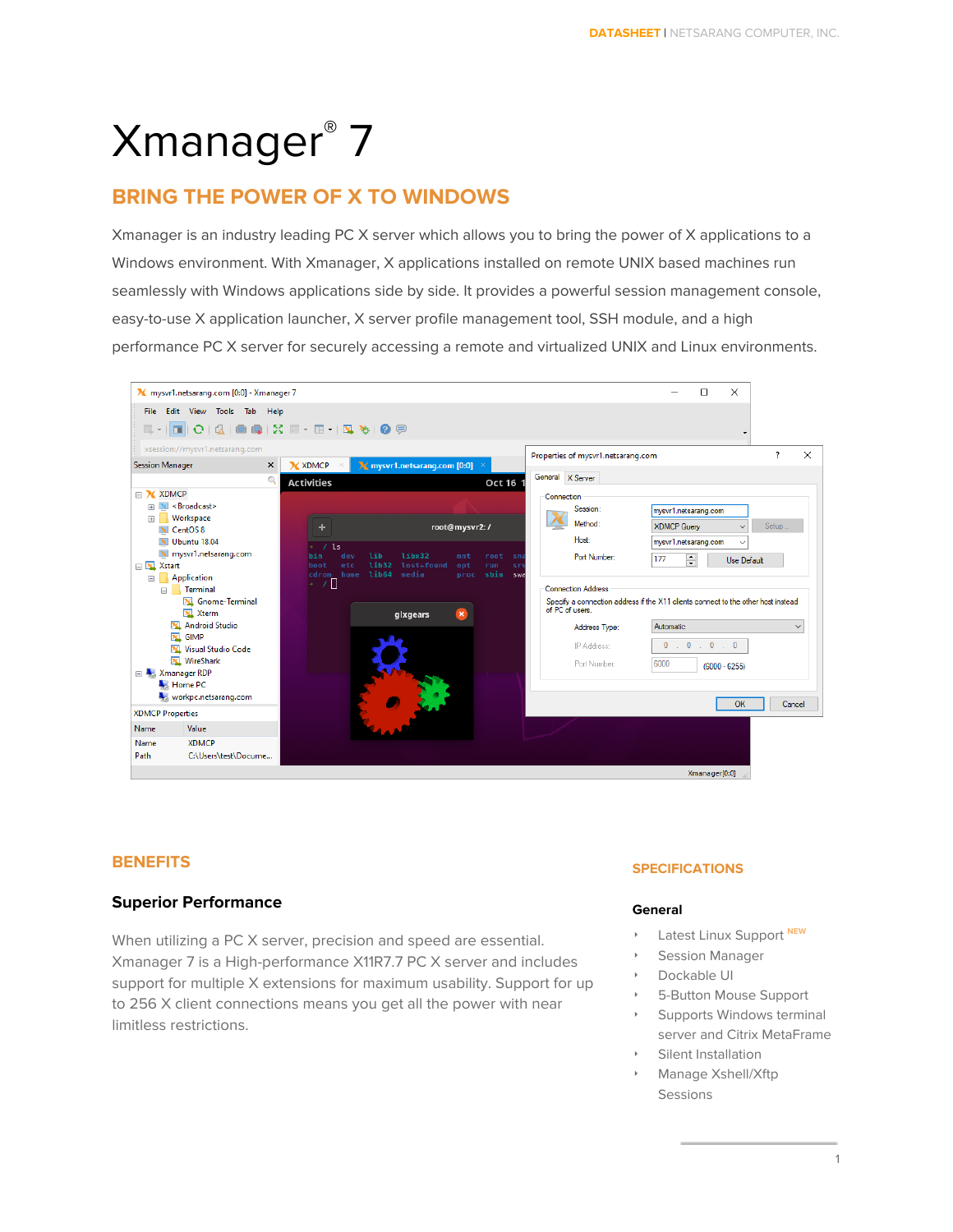#### **Windows and UNIX/Linux Integration**

With Xmanager 7, you can bring entire UNIX/Linux desktop environments to your Windows PC. Or use the built in Xstart tool to quickly access single X applications and have them run side-by-side with your Windows applications.

## **Share X Applications**

X applications that run on UNIX server systems such as CAD/GIS can be shared by multiple individuals utilizing Xmanager 7. Optimize your network infrastructure while maximizing security.

### **Intuitive Tabbed Interface**

Xmanager 7 incorporated an intuitive tabbed interface which allows for easy session management. Have multiple sessions running side-by-side to maximize your monitors' real estate. Edit your view with a simple drag and drop to create your perfect workstation.

## **NEW & KEY FEATURES**

## **Latest Linux Support NEW**

Xmanager 7's new X Server is based on X11R7.7. Xmanager now supports Gnome 3 as well as OpenGL 3.1 (GLX 1.4) giving you access to the latest Linux distributions.



- ‣ Tabbed environment
- ‣ BDF, PCF font type support
- ‣ Automatic font substitution
- ‣ Additional font packages for each language and X applications
- Session Filtering

#### **Connection and Start**

- ‣ X11R7.7 based high performance X server **NEW**
- ‣ RDP Protocol Support **NEW**
- ‣ Jump Host Proxy **NEW**
- ‣ RANDR extension
- ‣ IPv6 support
- ‣ XINERAMA extension
- ‣ GLX (OpenGL 1.2) support
- ‣ Manage multiple Xstart, XDMCP, Xshell, and Xftp sessions
- ‣ XDMCP, SSH, RSH, REXEC, RLOGIN, and TELNET support
- Max 256 clients per display
- ‣ XRender support
- Multiple server configuration
- ‣ Multi-user support
- ‣ Multiple monitor support
- ‣ Multiple network card support
- ‣ Multiple XDMCP sessions
- Font server support
- ‣ X11 forwarding feature support
- 3-button mouse emulation

#### **Security**

- OpenSSH CA Authentication **NEW**
- PKCS#11 Support
- Master Password
- ‣ Kerberos Support
- Integrated SSH1/SSH2 protocols with public key authentication
- Public key creation wizard
- SSH key generation wizard
- ‣ Host-based Access control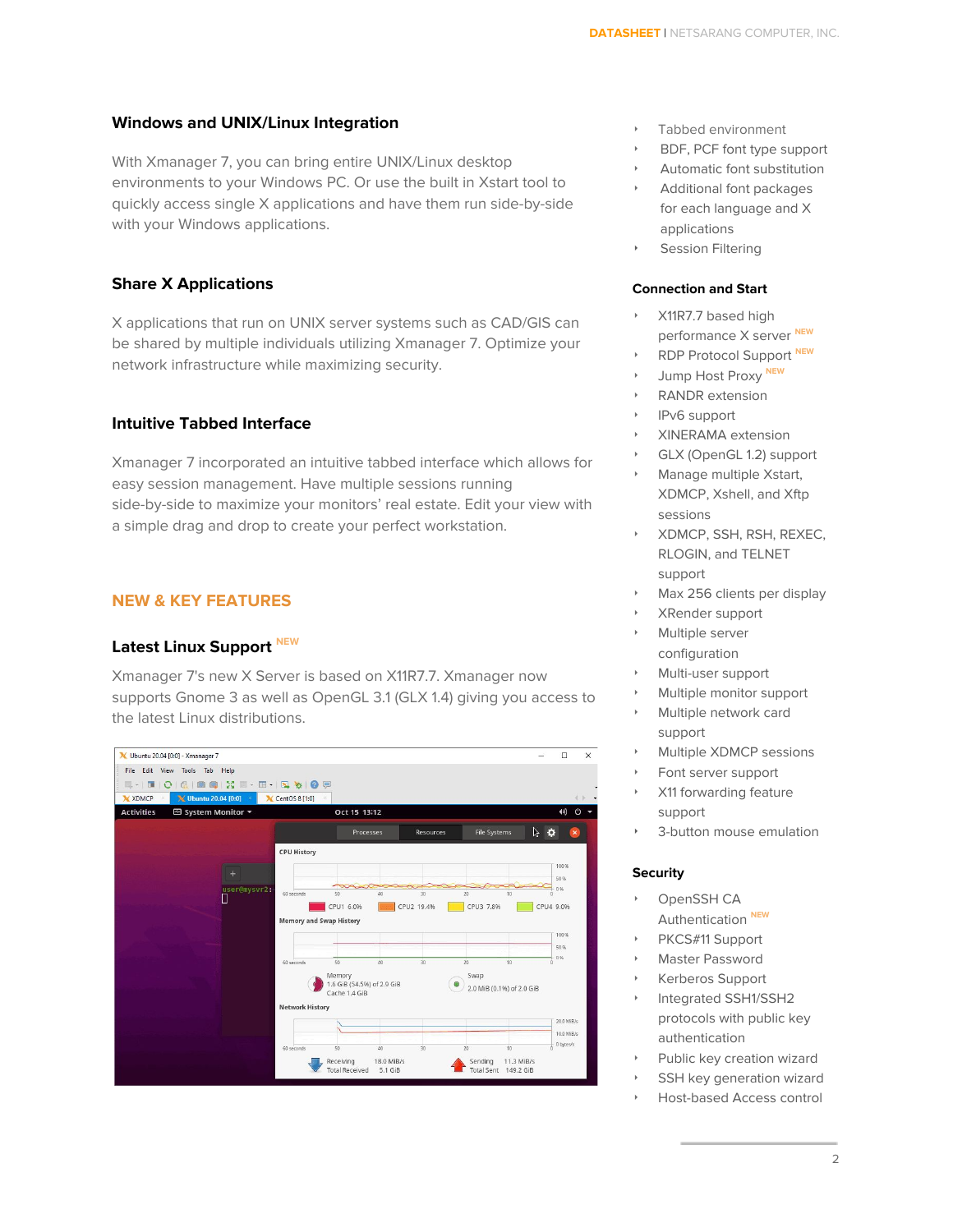## **RDP Support NEW**

In addition to managing XDMCP, Xstart, Xshell, and Xftp sessions, Xmanager 7 now supports Microsoft Remote Desktop (RDP) sessions. Create, launch, and manage RDP sessions conveniently within Xmanager.



## **Jump Host Proxy NEW**

Xmanager 7's Jump Host Proxy allows you to utilize an intermediate SSH server in order to reach the final destination server. As it uses Open-SSH's TCP Tunneling, this feature can be used to connect to servers that cannot directly connect to the firewall or network configuration. This feature is implemented at the SSH protocol level, and as such, a shell is not required to be running at the intermediate proxy server.

## **OpenSSH Certificate Authority Authentication NEW**

Xmanager 7 can now utilize OpenSSH CAs to connect to remote UNIX/Linux servers. Utilizing a public key authenticated via a Certificate Authority reduces the server administrator's burden of registering public keys. Xmanager makes it easy to take advantage of OpenSSH's simple certificate generation and associated CA infrastructure.

## **Quick & Easy X Application Launching with Xstart**

Use Xmanager 7's Xstart to launch single X applications quickly and efficiently. Xstart session files can be managed from within Xmanager for easy access to your frequently accessed X applications.